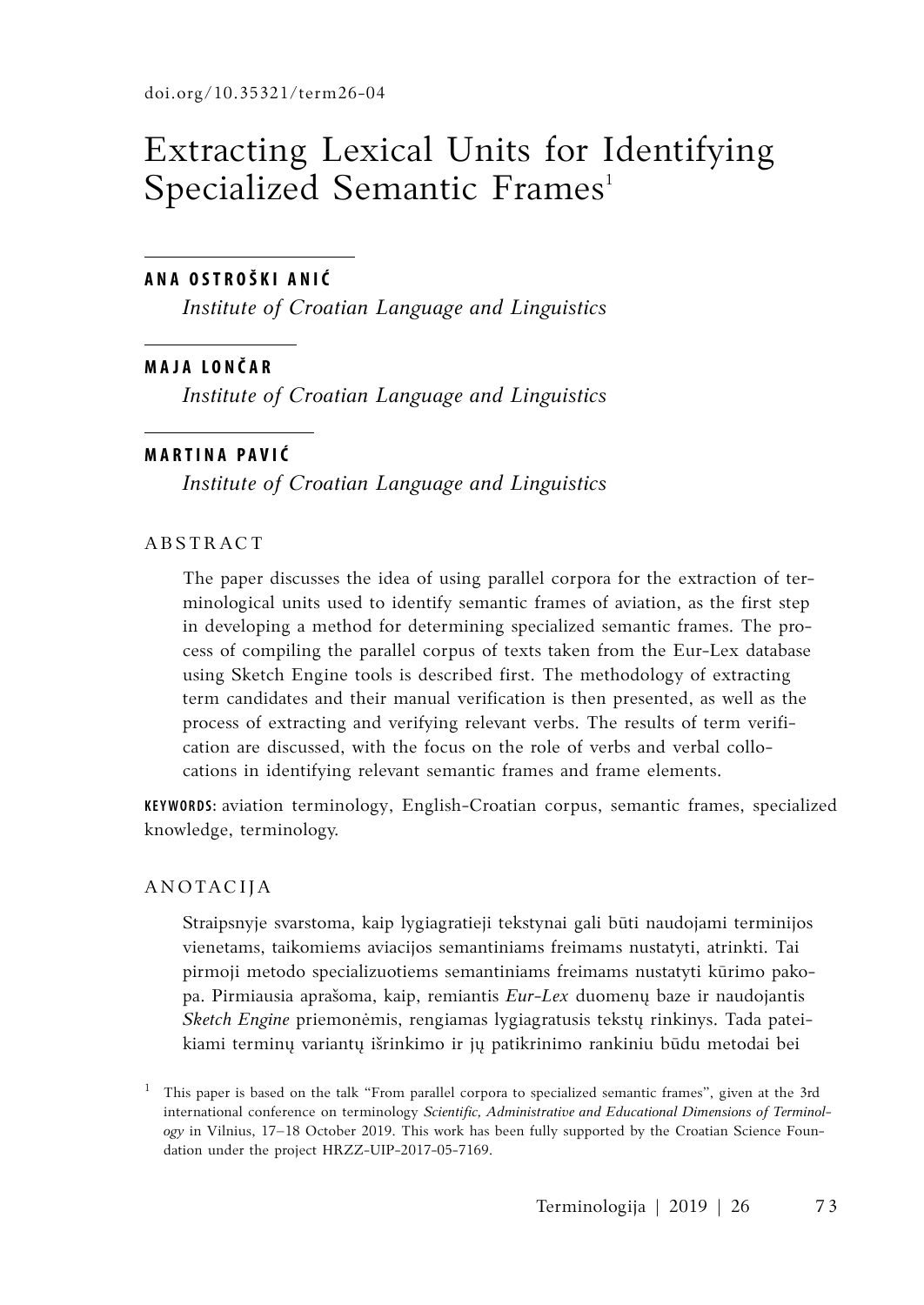tinkamų veiksmažodžių išrinkimo ir tikrinimo procesas. Aptariant terminų patikrinimo rezultatus ypatingas dėmesys skiriamas veiksmažodžių ir žodžių junginių vaidmeniui, nustatomi tinkami semantiniai freimai ir jų elementai.

**Esminiai žodžiai:** aviacijos terminija, anglų ir kroatų kalbų tekstynas, semantiniai freimai, specializuotos žinios, terminologija.

## **INTRODUCTION**

There have been numerous applications of the theory of Frame Semantics (Fillmore 1976, 1982) in lexicography and computational linguistics, most known of which is certainly the lexical knowledge database FrameNet (Fillmore et al. 2003; Ruppenhofer et al. 2017). The work on mapping relations between syntax and semantics, which FrameNet essentially is, has not only inspired similar projects concerning other languages besides English, but has also paved the way for research on specialized knowledge and the organization of specialized knowledge categories based on semantic frames. Regardless of whether they adhere to FrameNet's methodology closely or they apply a modified approach to identifying and delineating semantic frames as types of categories, the projects created around building resources designed for specialized knowledge communities needed to take into account the specifics of terminology and the context of languages for specific purposes as opposed to general language and its use (Faber et al. 2006; 2009; L'Homme 2012).

There has been no lexical resource developed for the Croatian language that is completely based on FrameNet's methodology and semantic inventory. Certain semantic frames have been defined as part of a larger database of conceptual metaphors in Croatian (Despot et al. 2019). However, a database of semantic frames of aviation, which is being developed within the research project the *Dynamicity of Specialized Knowledge Categories* (DIKA, ihjj.hr/dika), is the first attempt at building such a specialized database for Croatian. The project deals with the description of conceptual and linguistic levels of specialized knowledge categories within the dynamic nature of semantic frames. The project's key output is a multilingual terminological database in which aviation terminology is defined in semantic frames, including frame elements, conceptual relations, and figurative and phraseological terminological units. A parallel corpus of English and Croatian texts in the domain of air traffic has been compiled for the purposes of semantic and syntactic analysis, and it will serve as

7 4 Ana Ostroški Anić *Extracting Lexical Units for Identifying* Maja Lončar *Specialized Semantic Frames* Martina Pavić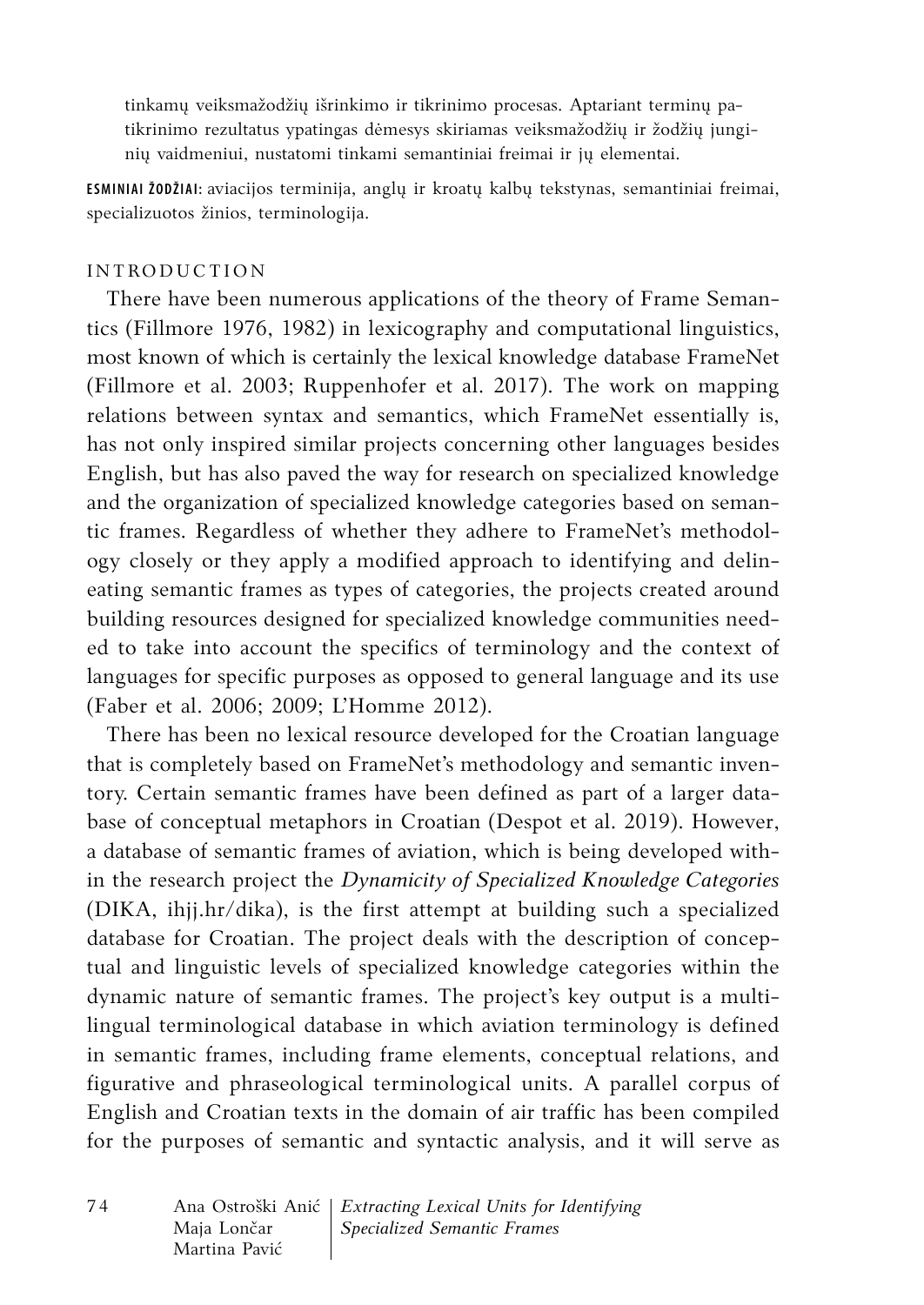the starting point for term extraction and term analysis. The subdomain of air traffic has been chosen as the most representative aspect of the vast and interdisciplinary field of aviation.

This paper discusses the idea of using parallel corpora for the extraction of terminological units referring to specific semantic frames of aviation, as the first step in developing a method for determining semantic frames and their conceptual relations in the field of aviation. Although parallel corpora have long been recognized as invaluable sources of term candidates for building various specialized resources (Vintar 2000), they have so far been little used in applied research referring to Frame Semantics.<sup>2</sup> The process of compiling the parallel corpus of texts taken from the Eur-Lex database using Sketch Engine tools is described first. The methodology of extracting term candidates and their manual verification is then presented, as well as the process of extracting and verifying relevant verbs. The results of term verification are presented and commented on, followed by the discussion of the potential use of verbs and verbal collocations in identifying relevant semantic frames and frame elements in the field of aviation.<sup>3</sup>

## 1. THEORETICAL BACKGROUND

In contemporary terminology and LSP communities, specialized knowledge resources are no longer built around the description of hierarchical relations only because it is considered they do not reflect the dynamic nature of the knowledge categories (Faber et al. 2006; 2009; L'Homme, Robichaud 2014). Moreover, the formal distinction between a dictionary and a lexicon that the whole traditional terminography is based on seems to have been blurred with more and more specialized resources employing the methods of compilation and knowledge presentation otherwise used in creating general language resources (L'Homme et al. 2016; L'Homme 2018). Lexical and semantic resources built on the premises of Frame Semantics define knowledge in terms of semantic frames as a type of dynamic categories of intricate elements and mutual relations.

Each semantic frame is defined as a type of event or state with its participants, called frame elements (FEs). Semantic frames are invoked by

<sup>2</sup> Parallel corpora would certainly reach their full potential in the creation of multilingual lexical repositories based on semantic frames (Boas 2005).

<sup>&</sup>lt;sup>3</sup> We thank the anonymous reviewers for their invaluable comments and suggestions.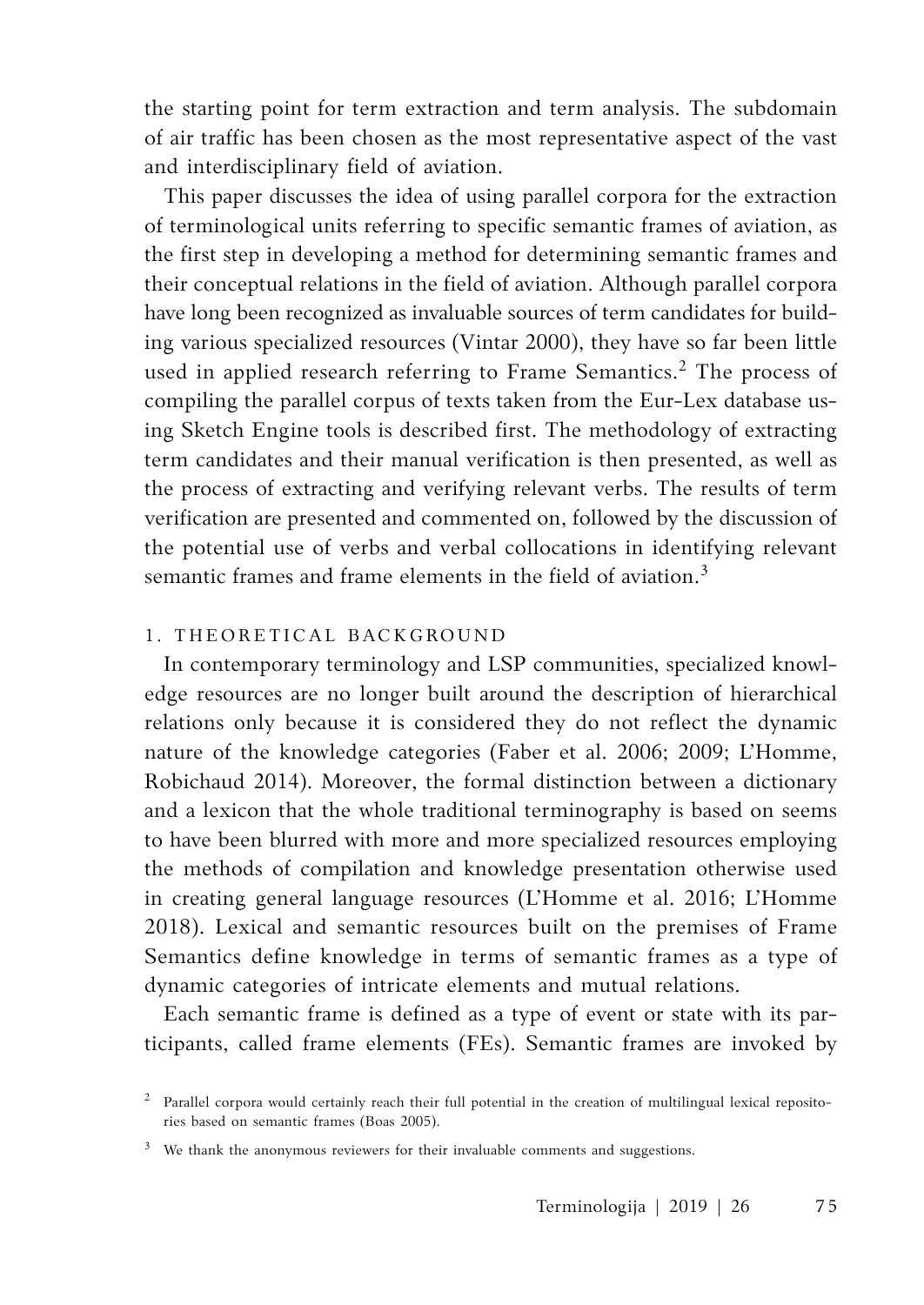lexical units, i.e. words in everyday language or terms in specialized knowledge, which instantiate frame elements. The basic criterion for delimiting one frame from another is that all lexical units should "evoke the same type of event and share the same inventory and configuration of FEs" (Ruppenhofer et al. 2017: 384–385). This method for arriving at the scope of semantic frames and their definitions could be, however, considered an arbitrary one because it does not require a previous "overview" of the available lexical data. Since many frames follow a scenario-like composition, their description usually starts from selecting relevant verbs (Ruppenhofer et al. 2010) to which appropriate arguments are added following the annotation of examples extracted from the corpus. Although lexical units and frame elements are defined according to the analysed corpus data, semantic frames are nevertheless mostly intuitively identified and named. In identifying semantic frames of a certain specialized knowledge domain, it would be more suitable to first delineate the scope of knowledge being defined, which in terminology work is done through the identification of key concepts and conceptual relations in the domain.

Terminological research has closely kept track of developments in linguistics over the past two decades, and has shifted its theoretical focus to analysing processes and events as more dynamic specialized knowledge structures. Therefore, it has become clear that predicative terms (verbs, adjectives, adverbs and certain nouns) often denote key concepts of a domain terminology (L'Homme 1998; Pimentel 2012; L'Homme, Robichaud 2014). For instance, terms *communicate*, *fly*, *take off*, and *transport* are typically present in the field of aviation, as well as terms for a number of procedures that we ontologically define as processes or activities. Although the notion of *termhood* is rather well understood among terminologists when it comes to determining the conceptual level of terms, the criteria for choosing which types of lexical units should be included as terms in a terminological resource still differ depending on the field analysed and the theoretical framework applied. The criteria for defining types of verbs carrying specialized meaning proposed by L'Homme (1998, 2015) are most referred to in terminological literature, along with Lorente's criteria and her typology of verbs in specialized discourse (2002, 2007).

L'Homme distinguishes among three types of verbs in specialized texts: verbs specific to a certain field (e.g. *land*, *take off*), verbs that acquire specialized meaning in the field (e.g. *operate*), and verbs of general lan-

| 76 |               | Ana Ostroški Anić   Extracting Lexical Units for Identifying |
|----|---------------|--------------------------------------------------------------|
|    | Maja Lončar   | Specialized Semantic Frames                                  |
|    | Martina Pavić |                                                              |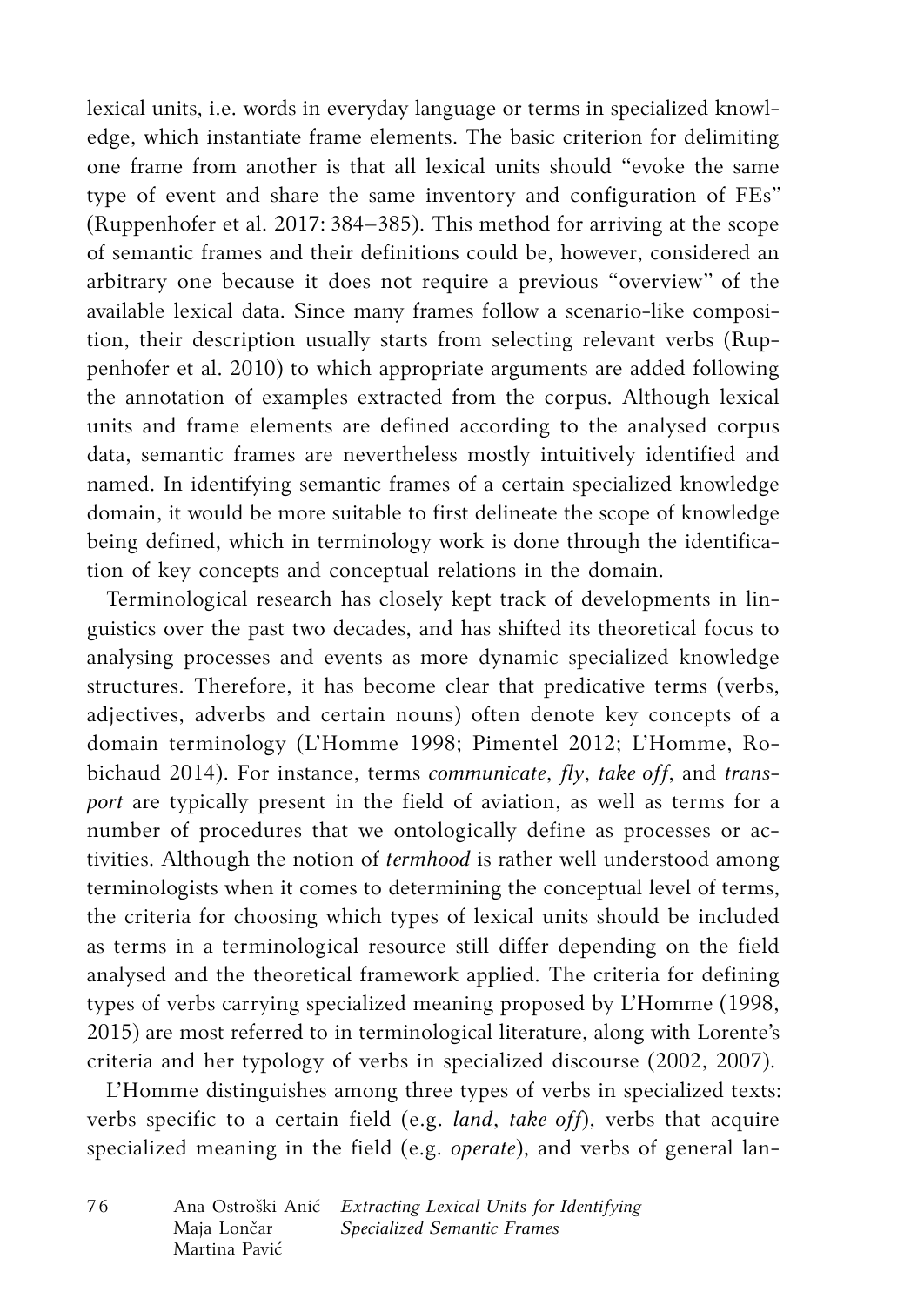guage.<sup>4</sup> Verbs that belong to the first and second types can be labelled as terms, but verbs of the second type present a more interesting group for terminological analysis because there are cases when it is not clear whether the meaning is different enough from the verb's canonical or default general dictionary meaning.

The criteria for deciding whether a verb takes on a new, specialized meaning in a given context should yet be more precisely defined. The criteria for deciding whether a verb can be classified as a term depend, according to L'Homme (1998, 2015), on its arguments and its morphological and semantical relation to lexical units of the same meaning that are defined as terms. In short, if a verb has arguments that are defined as terms, it is likely to be a term itself, as in the sentence *The pilot flies the helicopter*. Also, if the noun *takeoff* is defined as a term, then the verb *take off* should also be defined as one. We have applied these criteria in our analysis of extracted verbs, of which more is said in section 4.

# 2. METHOD S

In order to develop a valid methodology for identifying specialized semantic frames, several steps had to be taken. First, a parallel English-Croatian corpus was created. The second stage consisted of term extraction and validation of term candidates' lists. The third step included extracting a list of verbs and analysing their collocations bearing specialized meaning.

# **2.1. Corpus compilation**

The corpus is compiled from the Directory of legal acts of the European Union, chapter *Transport policy*, subchapter *Air transport* in English and Croatian. Out of 220 documents from the *Air transport* subchapter, 178 legal acts are taken having both (English and Croatian) language versions. The texts are downloaded from the EUR-Lex database,<sup>5</sup> and entered into the Sketch Engine's corpus compilation module.<sup>6</sup> The simplest way to create a parallel corpus in Sketch Engine is to upload data

<sup>4</sup> L'Homme (2015) further classifies general language verbs into support verbs (after Lerat 2002) and discursive verbs (following Lorente and her classification from 2002). See Pimentel (2017) for a recent elaboration of these two approaches to typology of verbs in specialized texts.

<sup>5</sup> Available at: https://eur-lex.europa.eu/browse/directories/legislation.html [accessed 05.09.2019].

 $^6$  Available at: https://www.sketchengine.eu/user-guide/user-manual/corpora/setting-up-parallel-corpora/ [accessed 05.09.2019].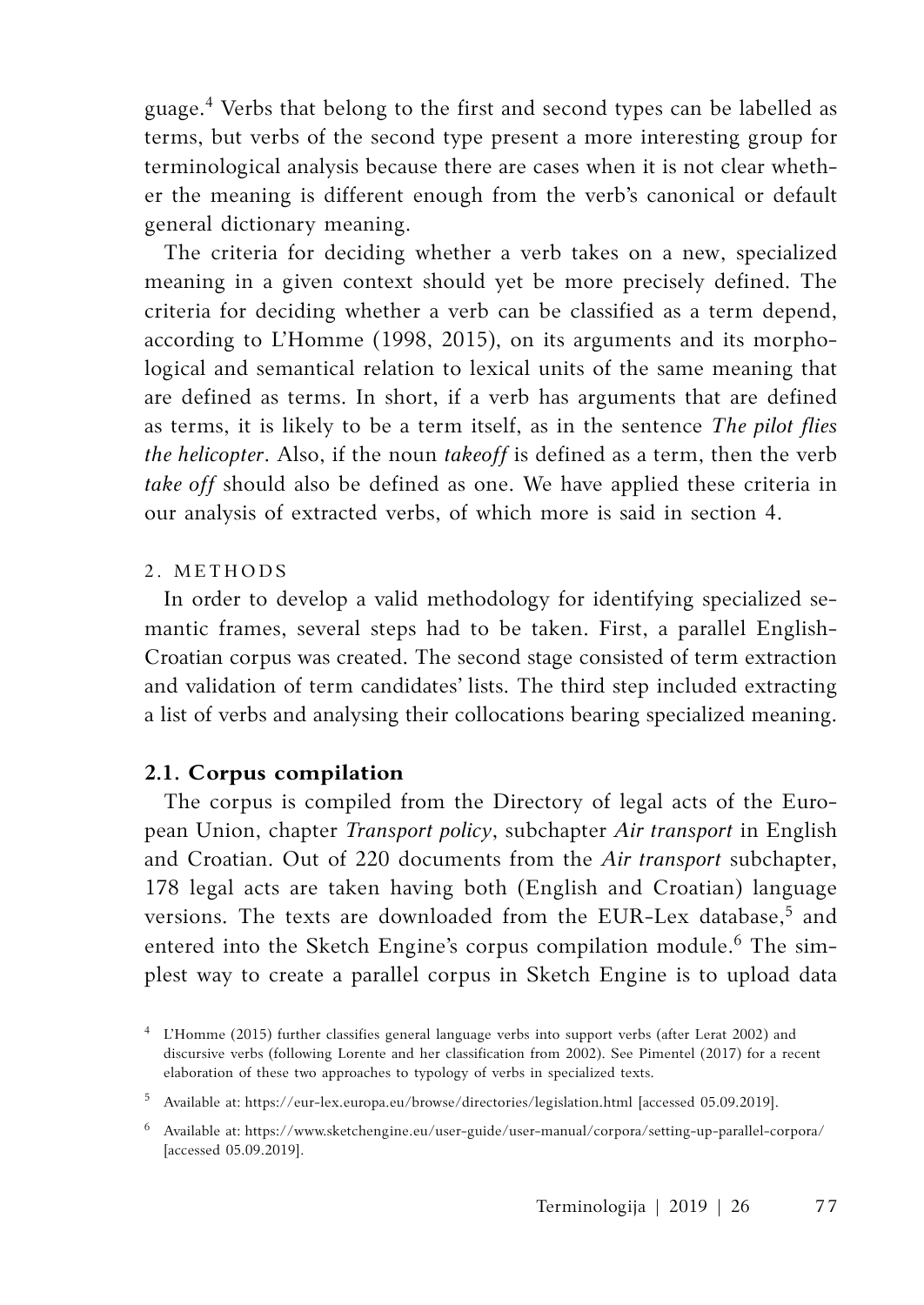in a tabular format such as a spreadsheet (Excel). Spreadsheets must contain language names in the first row and then aligned segments (word, sentences, or paragraphs) side by side.

Every document (legal act) was processed to get one column for each language. In order to achieve this, bullets and numbering, as well as numerical part of tables in documents were removed. Each language in the source file was processed into a separate monolingual corpus and aligned with the corresponding corpus in the other language.

|        | ENGLISH     | I CROATIAN |           | ENGLISH | I CROATIAN I |
|--------|-------------|------------|-----------|---------|--------------|
| Tokens | 1, 151, 297 | 1,059,406  | Sentences | 72,045  | 75,638       |
| Words  | 951,156     | 855.560    | Documents | 178     | 178          |

**Table 1. Size of the parallel English-Croatian corpus**

Apart from extracting most frequent single-word and multi-word terms used as candidates for semantic frames elements, the corpus can also be used for the extraction of terms, definitions and examples of the linguistic context that will be entered into the terminological database *AirFrame*. The corpus will also serve for the analysis of the syntactic level of terms, i.e. their collocations, phraseological relations and predicate-argument constructions.

# **2.2. Term extraction and term verification**

Automatic term extraction was conducted for each language with the option of extracting a list of 1000 single-word and multi-word keywords. The EUR-Lex English 2/2016 corpus was used as a reference corpus for extracting English single-word term candidates, while the English Web 2013 was used as a reference corpus for extracting multi-word term candidates. Similar options were possible for term extraction in Croatian. The EUR-Lex Croatian 2/2016 corpus served as a reference corpus for extracting more relevant single-word term candidates, while this option was not possible for extracting multi-term keywords. Therefore, the Croatian Web hrWaC 2.2. corpus was used instead.

In order to test the reliability of the method, the first 100 term candidates taken from the English list of multi-word terms were manually validated. Having checked their concordances, out of 100 term candidates, 70 were recognized as valid terms by a terminologist with ample experience in

| 78 |               | Ana Ostroški Anić   Extracting Lexical Units for Identifying |
|----|---------------|--------------------------------------------------------------|
|    | Maja Lončar   | Specialized Semantic Frames                                  |
|    | Martina Pavić |                                                              |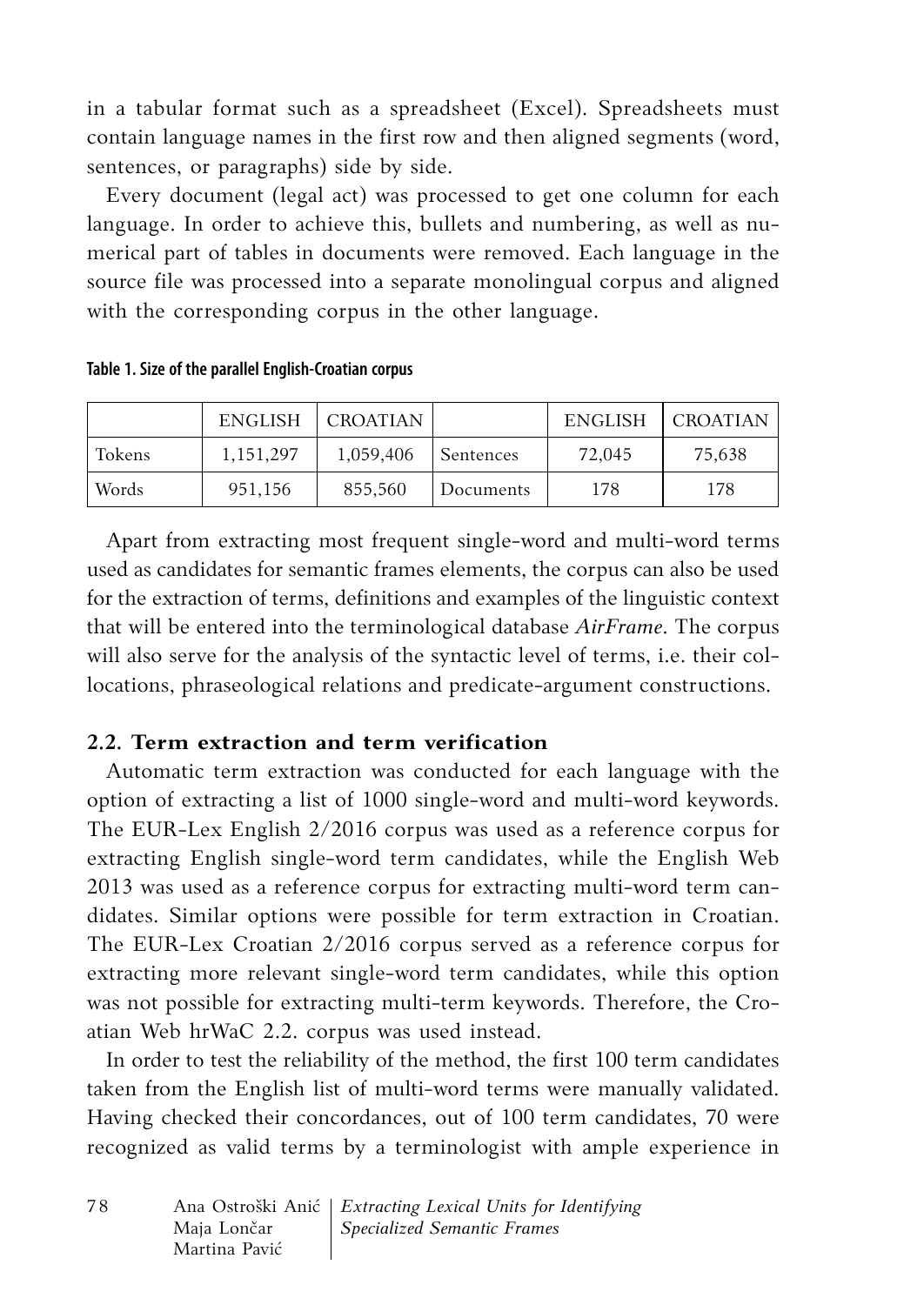aviation terminology. The list of English keywords (or single-word terms) consisted largely out of aviation abbreviations and a few key aviation terms.

Manual analysis and term verification of both English and Croatian candidate lists of extracted terms was then conducted. The verification process consisted of two phases: 1. removing all abbreviations and obvious general language words and collocations; and 2. analysing the concordances of the remaining terms in order to verify whether they were indeed aviation terms. Abbreviations are commonly used in aviation as terms, thus not including them in a dictionary or glossary of aviation would be understood as a poor presentation of aviation terminology in use. However, since we wanted to arrive at a list of terms or multi-word constructions that could be used in naming the elements of semantic frames in aviation, abbreviations as lexical substitutes of full terms were not treated in the same function here. Apart from this, there was no reason for keeping abbreviations in the Croatian term candidates lists because they were used in the texts as foreign language elements.

## **2.3. Extraction and analysis of verbs**

The lists of English and Croatian verb were extracted automatically using the *Keywords* option in Sketch Engine. Verbs *be*, *have* and *do* have not been taken into account in the English corpus, while *biti* "beˮ, *imati* "have", *moći* "can" and *morati* "must" have been omitted from the analysis in the Croatian corpus. The first 100 verbs from each list are then analysed by manual validation of their word sketches. Collocations deemed as multi-word terms or collocations of relative significance for aviation terminology based on their frequency are noted down in an Excel sheet next to the analysed verb.

# 3. RESULTS AND DISCUSSION

Manual term verification of single-word and multi-word English and Croatian term candidates yielded surprising results concerning precision and recall of the automatic extraction process in Sketch Engine. For instance, after the first phase of term verification, out of 1000 terms, only 400 single-word Croatian terms remained that were not abbreviations or general language words. The final lists of Croatian terms consist of 199 single-word and 455 multi-word Croatian terms. There are somewhat more English multi-word terms, but not as many as one would expect. 664 multi-word English terms remained after the analysis, but only 148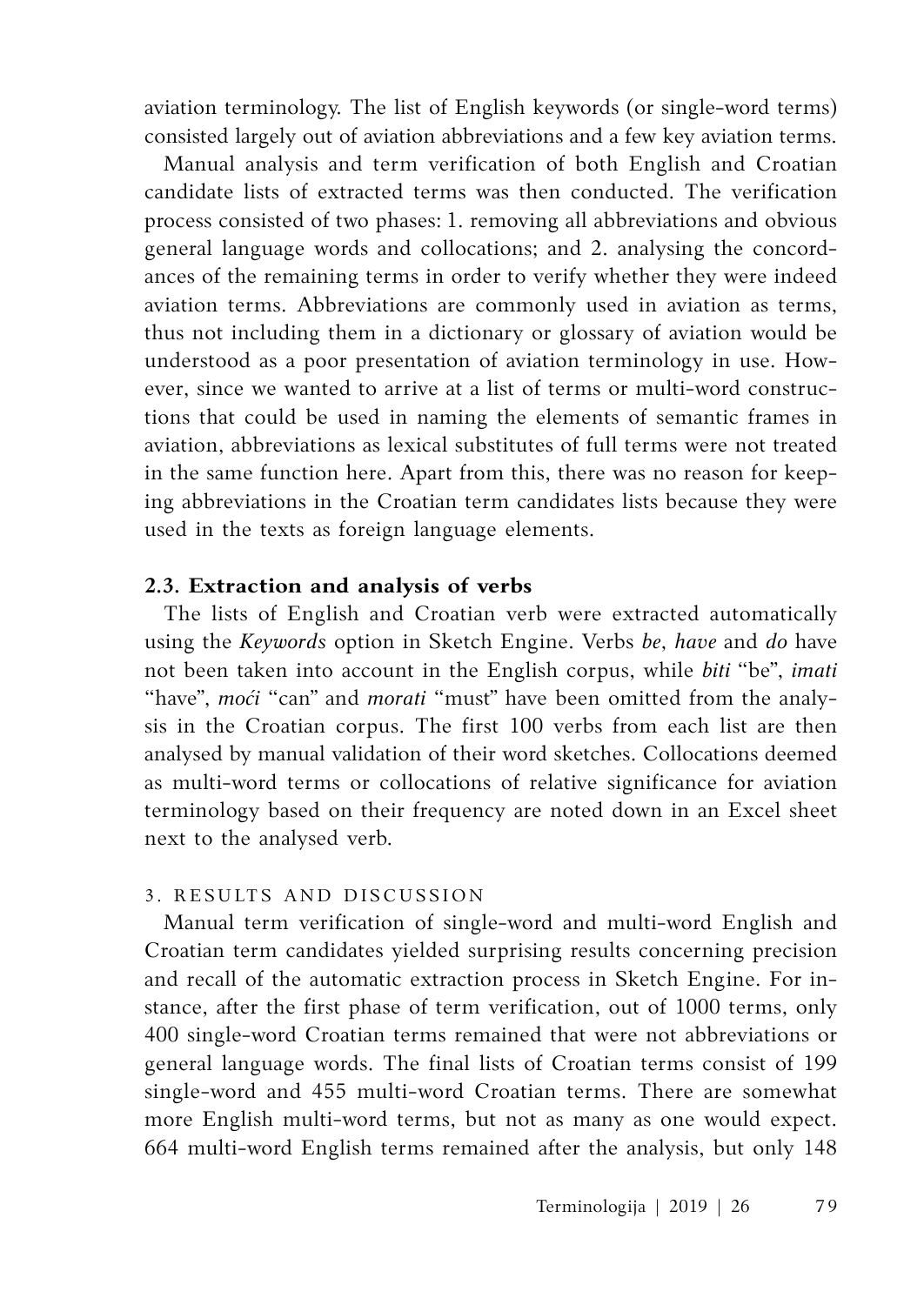single-word English terms, which makes for a significantly poor result of only 14.8% valid terms from the initial list of multi-word English terms.

As expected, the second phase of term verification presented several issues regarding the termhood of the candidates. If both the noun and the adjective referring to a certain concept appeared on the list, the noun was kept as a more prototypical term realization.<sup>7</sup> This was more the case with the Croatian terms since in English a noun and an adjective often have the same morphological form, as in the following examples: *kabina*, *kabinski* "cabinˮ, *navigacija*, *navigacijski* "navigation, navigationalˮ, *helikopter*, *helikopterski* "helicopterˮ, *identifikacija*, *identifikacijski* "identificationˮ. Similarly, if both an adjective and an adverb appeared in the lists, the adjective form was kept: *instrumentalni*, *instrumentalno* "instrumentˮ, while in the case of the verb/adjective difference, the verb was normally kept on the list: *certificirati*, *certificiran* "certify, certifiedˮ. When two nouns referring to the same concept appeared, both were kept if one of them was referring to the action, and the other to the result, as in the example of *identifikacija* and *identificiranje* "identification". It seems that no such difference exists in the English counterparts.

The English term candidates lists included a lot of information that needed to be filtered, such as the names of countries, personal names (e.g. Juncker), words in other foreign languages, and even some function words (e.g. the pronoun *this*). The algorithm for the extraction of keywords and multi-word terms apparently recognizes foreign elements, i.e. non-English words in the corpus as terms, too. This could have been avoided had the phrases (in all EU languages) that usually appear at the end of each document been erased prior to adding the documents to the corpus, but it was decided that it was easier to ignore them in the candidates' lists afterwards.

The second phase term verification regarding the English term candidates showed the inability to distinguish two-part from three-part multiword constructions as the greatest pitfall of the applied algorithm, which is a common error in many statistical term extraction tools. *Bound air* and *simulated engine* are thus parts of larger, correct multi-word terms *bound air cargo* and *simulated engine failure* (both versions appeared on the list), as well as *instrument ground* and *crew compartment* (instead of

 $7$  This kind of reasoning is more in line with traditional terminology work, in which nouns had priority in terminological dictionaries over corresponding adjectives and verbs referring to the same concept (Sager 1990: 58). However, both would be included as lexical units connected with the semantic frame they invoke.

| 80 |               | Ana Ostroški Anić   Extracting Lexical Units for Identifying |
|----|---------------|--------------------------------------------------------------|
|    | Maja Lončar   | <i>Specialized Semantic Frames</i>                           |
|    | Martina Pavić |                                                              |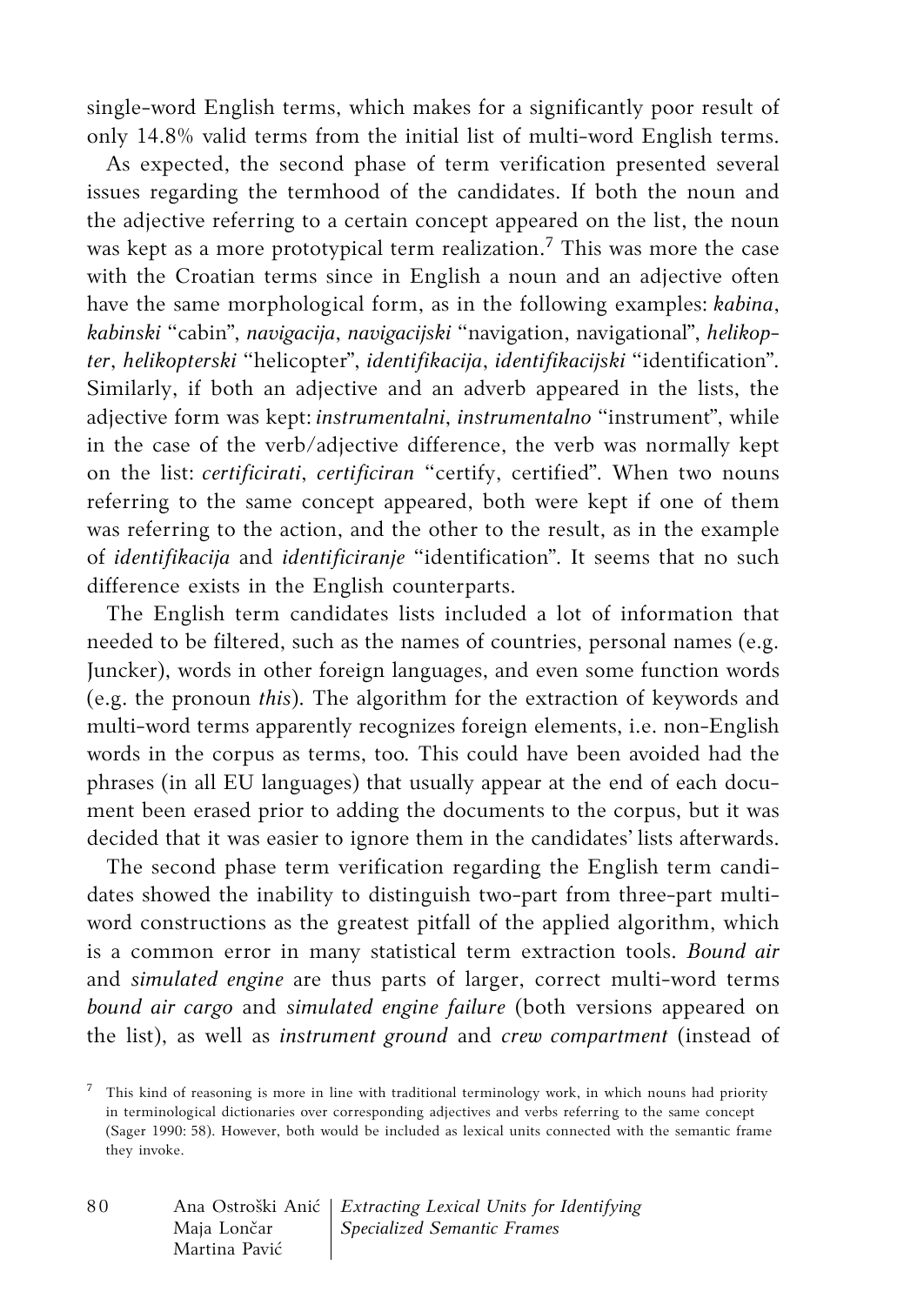*instrument ground time* and *flight crew compartment*). Some multi-word term candidates formally appear as proper terms and it takes domain specific knowledge to label them as incorrect or false positive results, e.g.: *visual flight* > *visual flight rules*, *providing air traffic* > *providing air traffic services*, *investigation authority* > *safety investigation authority*, *maximum take-off* > *maximum take-off mass*, *secondary surveillance* > *secondary surveillance radar*. Shorter versions are often simply synonyms, like *controller licence* for *air traffic controller licence*.

Another group of false positive multi-word terms consists of multi-word expressions that could be labelled as belonging to general language: *relevant aircraft*, *individual aircraft*, *specific aircraft*, *large aircraft*, *present aircraft*, *height of cloud base*, *field of civil aviation*, *entire flying time* or *specific training*. Although they are morpho-syntactically valid forms, they refer to no particular concept and therefore cannot be considered terms.

Having analysed all lists, we arrived at a very small number of singleword terms, 199 Croatian and 148 English terms. In order to verify whether the terms that could be considered to denote "key" concepts of the field had been extracted, the word sketches of the first 10 terms in each language were analysed. Word sketches are automatic, corpus-derived summaries of words' grammatical and collocational patterns, and they serve as an excellent source for generating a large number of term candidates in their syntactical context (Kilgarriff et al. 2014). Apart from typical adjective/ noun (*wet-leased aircraft*) or noun/noun (*aircraft noise*, *aircraft position*) collocations, verbal collocations (*operate an aircraft*) and prepositional phrases (*aircraft entering into*) give invaluable terminological information most useful to terminologists and translators. The most relevant relation for this purpose was the coordination relation between the target word and the related words. As can be seen in Figure 1, the words related to aircraft are *occupant*, *terrain*, *vehicle*, *product*, *systems*, *content*, *loss*, *unit*, *engine*, *equipment* and *type*. We compared the list of the coordinated terms with the list of the single-word terms and marked those that appeared in both. The second step in verifying the results was comparing the most frequent collocations of the terms in word sketches with those from the list of multi-word terms. When the collocations from the word sketch (e.g. *aircraft identification* or *aircraft operator* in Figure 1) matched those in the list of terms extracted from the corpus, they were also marked as lexical units to be included in the description of a semantic frame.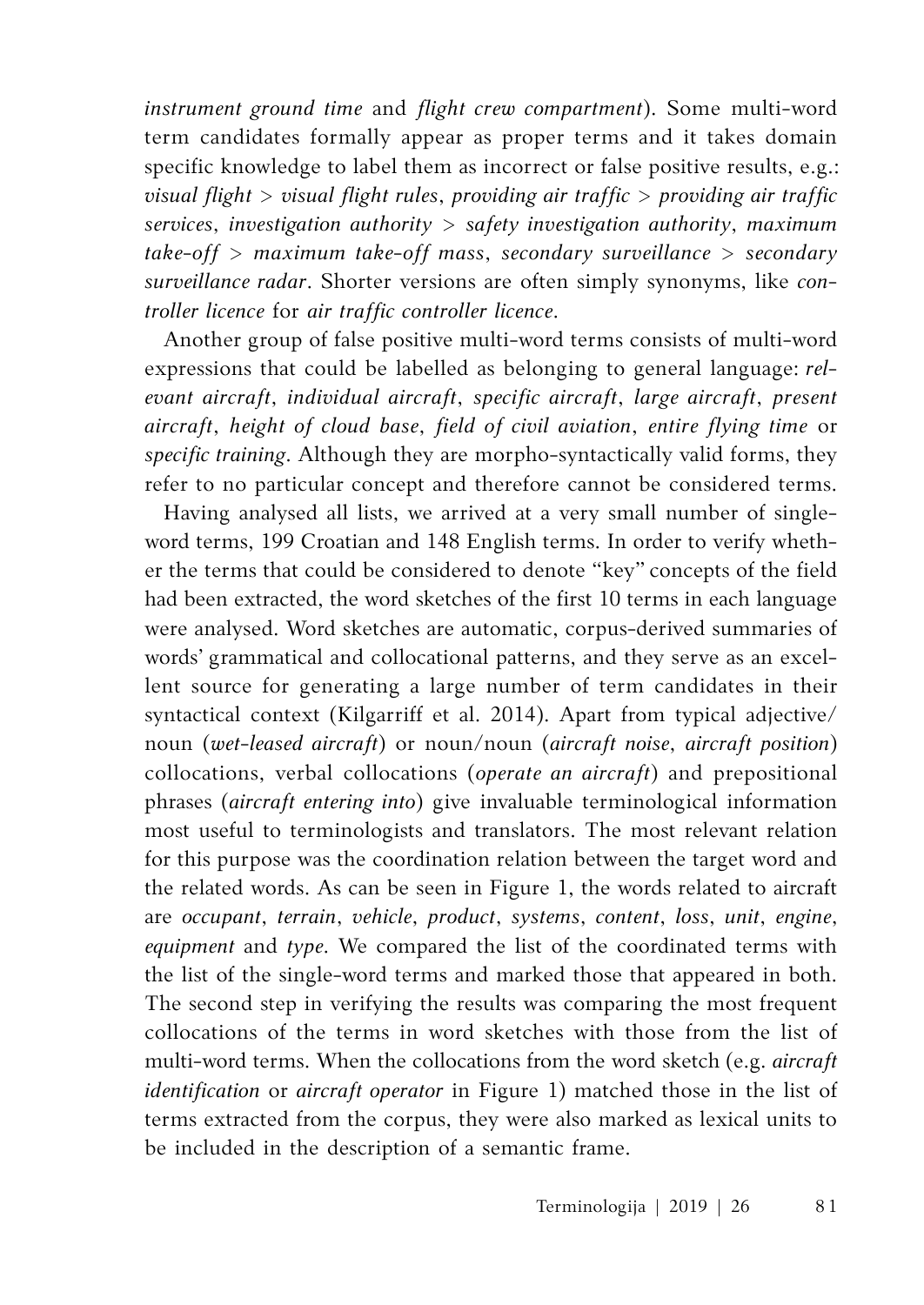#### **Figure 1. Word sketch of the term** *aircraft*

| operate as verb 1,564x                                 |                                                                                        |                                                 |                                                         |                                                                   |                                     |                                                      | $\bullet$ $\bullet$ $\circ$ $\circ$<br>$\Omega$<br>$\ddot{}$ |
|--------------------------------------------------------|----------------------------------------------------------------------------------------|-------------------------------------------------|---------------------------------------------------------|-------------------------------------------------------------------|-------------------------------------|------------------------------------------------------|--------------------------------------------------------------|
| $\Box$<br>64<br>÷<br>$\times$                          | $H$ $\alpha$<br>ø<br>$\times$                                                          | ÷<br>$\alpha$<br>$\ddot{ }$<br>$\times$         | $\Omega$<br>۰<br>$\ddot{ }$<br>$\times$                 | $\mathbb{R}$<br>$\alpha$<br>$\ddot{ }$<br>$\overline{\mathbf{x}}$ | ÷<br>64<br>$\mathbb{Z}$<br>$\times$ | $\overline{a}$<br>B.<br>$\alpha$<br>$\times$         | $\alpha$<br>r,<br>$\mathbf{H}$<br>$\mathsf{x}$               |
| modifiers of "operate"                                 | objects of "operate"                                                                   | subjects of "operate"                           | "operate" and/or                                        | prepositional phrases                                             | pronominal subjects of<br>"operate" | infinitive objects of<br>"operate"                   | -ing objects of "operate"                                    |
| actually<br>$+ + +$                                    | ban<br>                                                                                | engine<br>                                      | intend<br>                                              | "operate" in<br>                                                  | they<br>                            | <br>serve                                            | use<br><b>ARE</b>                                            |
| actually operating the fight                           | subject to an operating ban                                                            | with all engines operating                      | carriers operating or intending to<br>operate at        | "operate" under<br>1.68                                           | they operate                        | it is operated so as to serve<br>traffic between the | maintained and operated using<br>the appropriate and         |
| independently<br>                                      | licence<br>                                                                            | carrier<br>1448                                 | provide<br>$\cdots$                                     |                                                                   |                                     |                                                      |                                                              |
| transponder signals which<br>operates independently of | a valid operating licence                                                              | carriers operating                              | organisations operating or                              | "operate" by<br>$***$                                             | agents ) ; it is operated so as to  |                                                      |                                                              |
| ground-based equipment                                 | restriction<br>$\cdots$                                                                | aircraft<br>$***$                               | providing senices at the                                | "operate" at<br>                                                  |                                     |                                                      |                                                              |
| currently<br>$\cdots$                                  | noise related operating                                                                | aircraft operating in                           | maintain<br>$\cdots$                                    |                                                                   |                                     |                                                      |                                                              |
| types or variants currently<br>coerated The            | restrictions                                                                           | flight<br>                                      | built, maintained and operated<br>using the appropriate | "operate" on<br>$***$                                             |                                     |                                                      |                                                              |
|                                                        | site<br>$\cdots$                                                                       | <b>flights operating</b>                        | "operate" as<br>                                        |                                                                   |                                     |                                                      |                                                              |
| only<br>$\cdots$                                       | aerodrome or operating site                                                            | hems<br>                                        | manufacture<br>$***$<br>designed manufactured           | "operate" within<br>$\cdots$                                      |                                     |                                                      |                                                              |
| shall only operate an aircraft                         | carrier<br>                                                                            | at a HEMS operating site                        | operated                                                |                                                                   |                                     |                                                      |                                                              |
| as<br>$\leftrightarrow$                                | the operating air camer                                                                |                                                 | manage<br>                                              | "operate" with<br>                                                |                                     |                                                      |                                                              |
| it is operated so as to serve<br>traffic               | flight<br>$***$                                                                        | helicopter<br><br>a helicopter operating under  | Agency shall manage and                                 | "operate" during<br>                                              |                                     |                                                      |                                                              |
| not<br>$***$                                           | operating flights                                                                      |                                                 | operate the tools and                                   |                                                                   |                                     |                                                      |                                                              |
| shall not operate a                                    | procedure<br>$\cdots$                                                                  | airline<br>7888                                 |                                                         | "operate" between<br>                                             |                                     |                                                      |                                                              |
|                                                        | airlines operating<br>working methods and operating<br>ргосефитев<br>aerodrome<br>$-1$ |                                                 |                                                         |                                                                   |                                     |                                                      |                                                              |
|                                                        |                                                                                        |                                                 |                                                         |                                                                   |                                     |                                                      |                                                              |
|                                                        | aircraft<br>$\cdots$                                                                   | aerodrome operating minima                      |                                                         | "coerate" over<br>$***$                                           |                                     |                                                      |                                                              |
|                                                        | aircraft operated                                                                      | organisation<br>$\cdots$                        |                                                         | "operate" into<br>$***$                                           |                                     |                                                      |                                                              |
|                                                        | authorisation<br>                                                                      | organisations operating or<br>providing senices |                                                         | $\checkmark$                                                      |                                     |                                                      |                                                              |
|                                                        | respect of the operating<br>authorization of that air                                  |                                                 |                                                         |                                                                   |                                     |                                                      |                                                              |
|                                                        | helicopter<br><b>War</b>                                                               | aeroplane<br>$\cdots$<br>Aeroplanes operated    |                                                         |                                                                   |                                     |                                                      |                                                              |
|                                                        | Helicopters operated                                                                   |                                                 |                                                         |                                                                   |                                     |                                                      |                                                              |
|                                                        |                                                                                        | variant<br>                                     |                                                         |                                                                   |                                     |                                                      |                                                              |
|                                                        | aeroplane<br><b>ALC</b>                                                                | aircraft types and variants<br>operated         |                                                         |                                                                   |                                     |                                                      |                                                              |
|                                                        | Aeroplanes operated<br>vendor<br>                                                      |                                                 |                                                         |                                                                   |                                     |                                                      |                                                              |
|                                                        | service<br>$***$                                                                       | vendors operating in the                        |                                                         |                                                                   |                                     |                                                      |                                                              |

The analysis of extracted verbs also consisted of two steps. First, specialized verbs or verbs specific to aviation were manually marked, e.g. *fly*, *land*, *operate*, *communicate*, etc. The second step consisted of marking the verbs that potentially acquire a specialized meaning in the context of aviation. In order to do that, the word sketches of the first 100 most frequent verbs were analysed, from which relevant collocations were further checked for their concordances. Collocations were chosen based on their frequency, but they all had an aviation term as their second element.

When listed by their frequency in the corpus, the largest number of verbs included verbs often referred to as support verbs (Lerat 2002; Pimentel 2012) and phraseological verbs (Lorente 2002; 2007).<sup>8</sup> Phraseological verbs gain their specialized meaning in syntagmatic units in which at least one terminological unit has the syntactic role of the subject or the object (Pimentel 2012: 87). The verbs like *provide*, *ensure*, *require*, *refer to*, or *establish* are often found in the legislative discourse that makes up the English-Croatian parallel corpus, but whether they bear a special-

<sup>&</sup>lt;sup>8</sup> In her redefinition of the classification of verbs appearing in specialized texts (2007), Lorente defines phraseological verbs as those including verbs appearing in collocations and fixed phrases, as well as support verbs.

| 82 |               | Ana Ostroški Anić   Extracting Lexical Units for Identifying |
|----|---------------|--------------------------------------------------------------|
|    | Maja Lončar   | <i>Specialized Semantic Frames</i>                           |
|    | Martina Pavić |                                                              |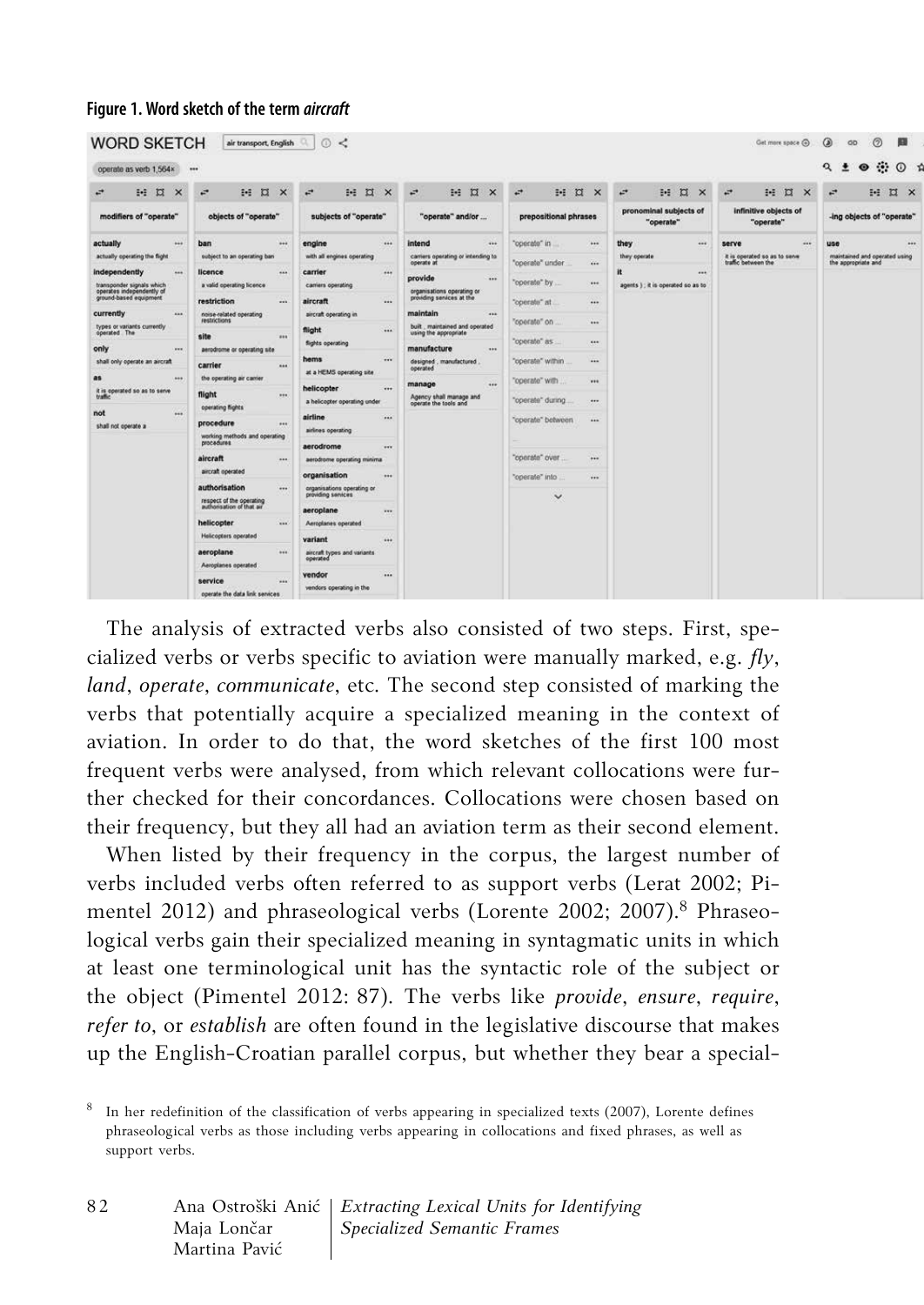ized meaning related to aviation can only be judged from their collocations with aviation terms previously extracted. As can be seen in examples (1) and (2), *ensure* and *establish* appear here as parts of arguments, not as predicates in their respective sentences:

- (1) 'Taxiway' means a defined path on a land aerodrome *established* for the taxiing of aircraft and intended to provide a link between one part of the aerodrome and another.
- (2) All documents <…> shall be retained in order to provide the information necessary to *ensure* the continued airworthiness of the aircraft.
- (3) An operating air carrier denying boarding or cancelling a flight *shall provide* each passenger affected with a written notice setting out the rules for compensation and assistance in line with Regulation 261/2004.

*Provide*, on the other hand, does act as the predicate whose arguments are aviation terms, but does not bear the meaning that could be said to differ from its canonical meaning. While it would be safe to determine collocations *establish aerodrome* and *ensure airworthiness (of the aircraft)* appearing in examples (1) and (2) as collocations with specialized meaning, and verbs *establish* and *ensure* as phraseological verbs in aviation related specialized texts, we cannot classify them as specialized verbs for two reasons. First, they are not the predicates in these sentences, and second, their primary meaning does not change in these syntagmatic units.

Support verbs constitute another subcategory of phraseological verbs that, according to Lorente (2007), cannot be equated with specialized or terminological verbs. Lerat (2002) lists *take* (Fr. *prendre*) as an example of a support verb, one that can appear in collocations with terms, but is not a term itself, as in the collocation *take the flight* (4):

(4) If no notification is made in accordance with relevant national rules, the managing body shall make all reasonable efforts to provide assistance in such a way that the person concerned is able to *take the flight* for which he or she holds a reservation.

Most extracted verbs, English and Croatian equally, behave in the same manner. However, the phrasal verb *take off* is not only a verb "specific to a certain field" (L'Homme 1998), i.e. specific for the context of aviation. It is one of the very key terms in aviation, equally frequently used as its derivative *takeoff*:

(5) An aircraft taxiing on the manoeuvring area of an aerodrome shall give way to aircraft *taking off* or about to *take off*.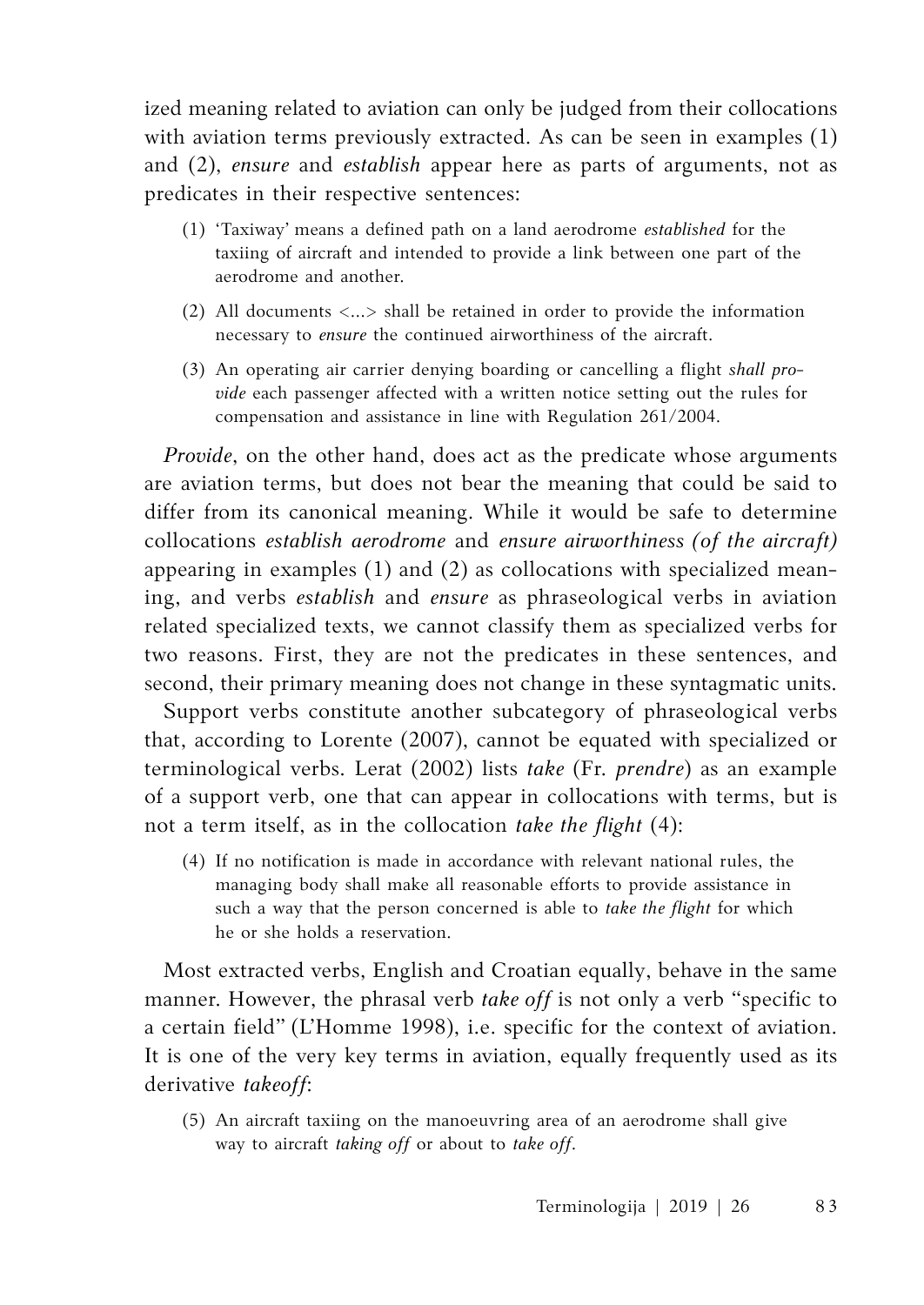As for the phrasal verb *give way*, it is not possible to define it as a term solely on the basis of the context or its arguments. According to one of L'Homme's criteria for determining specialized verbs, a verb is likely to be a term if "the linguistic realizations of actants (i.e. arguments) of a verb are defined as terms" (L'Homme 2015: 80). In example (5), both arguments are in fact terms, but the meaning of the phrasal verb *give way*, however, is the same as in a more general context. Therefore, it wouldn't be justified to label it as a terminological verb in aviation.<sup>9</sup>

In the first 100 most frequent verbs in the English part of the aviation parallel corpus, only two verbs can be said to be proper specialized verbs or verbs specific for the field of aviation, *operate* and *fly*. The verb *operate* appears in a number of collocations or larger syntagmatic units in which it often appears in other morphosyntactic functions (*operating air commercial flights*, *operate the route*, *carriers operating passenger flights*, *flights operating*), with some of them being recognized as terms (*aerodrome operating minima*). Given the discourse of the corpus texts, verbs like *communicate*, *land*, *taxi* or *transfer* appear in less frequent verbs.

In the first 100 most frequent Croatian verbs, the verb *letjeti* "fly" appears as the only specialized verb. However, given that it is also a verb of general language that keeps the same meaning in a specialized context when used in the predicative function, its arguments and collocations are more relevant in the analysis of predicative aviation terms (e.g. *letovi koji lete* "flights that fly" or *fly the aircraft* in English).

#### CONCLUSION

The work presented in the paper hopefully points to the conclusion that terminological and linguistic data extracted from specialized parallel corpora can be well used in setting the foundation for defining specialized semantic frames. Although term validation has underlined certain pitfalls of term extraction from corpora compiled of EU legislation, such as the influence of legal discourse on the domain terminology, it has nevertheless proved that parallel corpora remain a reliable source for quickly obtaining term equivalents in other languages.

The analysis of extracted verbs and their classification according to several established typologies of verbs in specialized discourse (L'Homme

<sup>9</sup> The conclusion stands provided we only take *aircraft* to be the term here, since a whole clause – regardless of the fact it contains several aviation terms – cannot be a viewed as a term.

| 84 |               | Ana Ostroški Anić   Extracting Lexical Units for Identifying |
|----|---------------|--------------------------------------------------------------|
|    | Maja Lončar   | <i>Specialized Semantic Frames</i>                           |
|    | Martina Pavić |                                                              |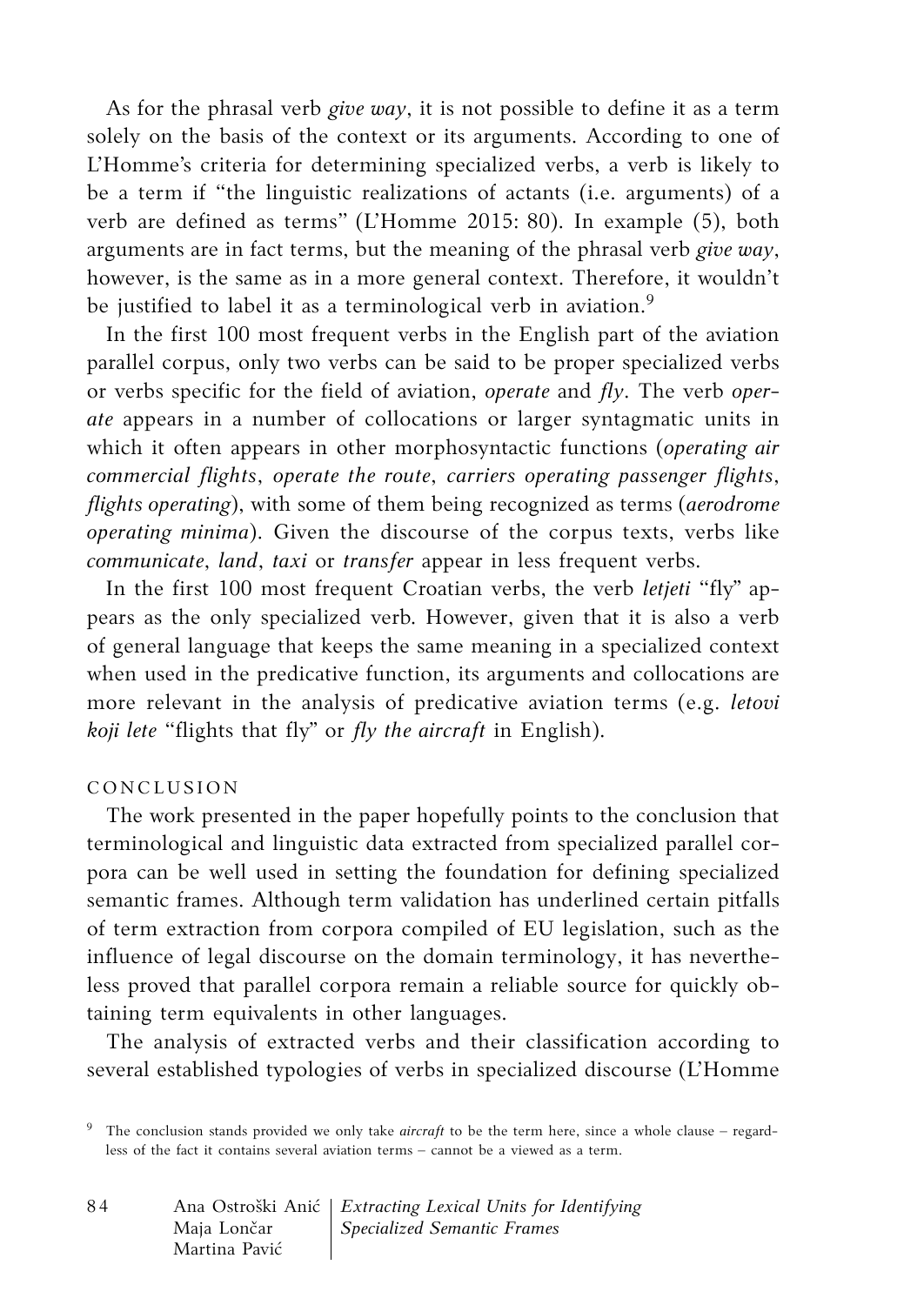1998; Lerat 2002; Lorente 2007) also yielded interesting, but at the same time somewhat disparaging results concerning the potential termhood of the extracted candidates. Although the number of specialized verbs or verbs specific to the field of aviation was very low on the list of potential candidates, collocations of those verbs showed to be terminologically relevant because they were either multi-word terms or verbal collocations of terms. As the *AirFrame* database lists phraseological terminological units like term collocations, word sketches of given verbs provided many relevant terminological units. The conducted verb analysis points to the conclusion that using verbs as a starting point in defining specialized semantic frames of aviation might be a less fruitful option than analysing word sketches. More relevant terminological data was gained by first determining key entities in the field, and then defining the processes in which they participate by analysing their collocations. Verbs appearing in these collocations should refer to the most relevant processes and events in aviation. Rajh and Grčić Simeunović (2019) made similar conclusions in their paper on classifying the combinatorial behavior of verbs in the marketing domain. Although based on different theoretical approach, their work supports the idea that relevant specialized verbs in a certain domain are best identified through the analysis of the syntactic-semantic behavior of the domain's key concepts, most notably entities.

Having extracted lexical units and validated aviation terms, the next step in identifying aviation semantic frames consists of grouping relevant concepts that the terms refer to, and naming the larger categories connected to them, i.e. frames they invoke. Therefore, lexical units of the same semantic type, and appearing as arguments of the same verbs should be grouped and connected by a frame. Determining the scope of the semantic frame depends largely on the granularity of the conceptual description, as well as on the general idea of the potential use of the planned database. If specialized semantic frames should one day be merged in another lexical resource with frames defining general language, then more abstract, top-level categorization should also be included to the description of the specialized categories of the domain.

#### **REFERENCES**

Boas Hans C. 2005: Semantic Frames as Interlingual Representations for Multilingual Lexical Databases. – *International Journal of Lexicography* 18(4), 445–478.

Despot K., Tonković M., Brdar M., Essert M., Perak B., Ostroški Anić A., Nahod B., Pandžić I. 2019: MetaNet.HR: Croatian Metaphor Repository. – *Metaphor and Metonymy in the Digital Age*. M. Bolognesi, M. Brdar, K. Despot (eds.), Amsterdam: John Benjamins Publishing Company, 123–146.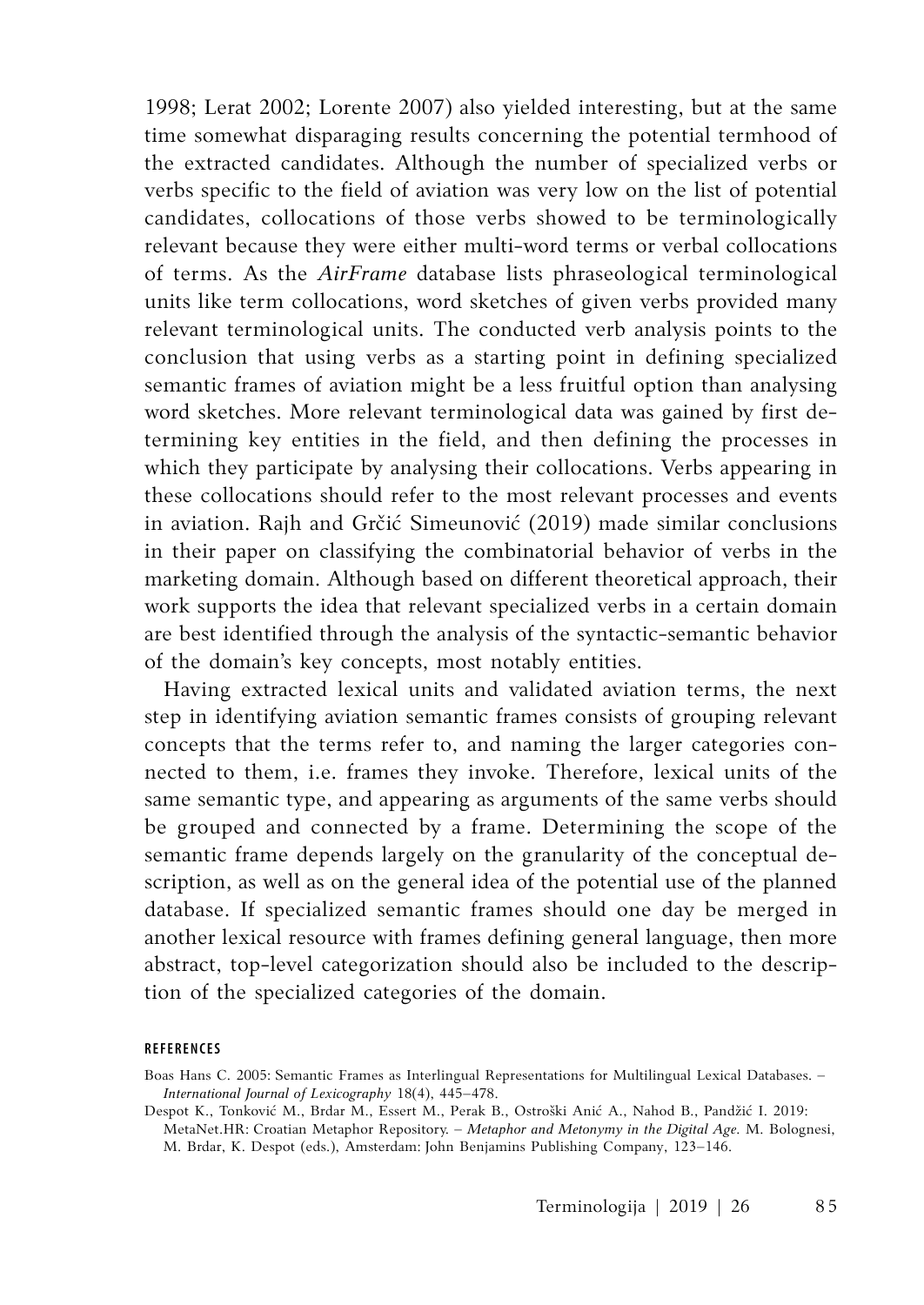- Faber P., León Araúz P., Prieto V., Juan A. 2009: Semantic Relations, Dynamicity, and Terminological Knowledge Bases. – *Current Issues in Language Studies* 1, 1−23.
- Faber P., Montero Martínez S., Castro P., María R., Senso Ruiz J., Prieto V., Juan A., León Araúz P., Márquez Linares C., Vega Expósito M. 2006: Process-oriented Terminology Management in the Domain of Coastal Engineering. – *Terminology. International Journal of Theoretical and Applied Issues in Specialized Communication* 12(2), 189−213.
- Kilgarriff A., Baisa V., Bušta J., Jakubíček M., Kovář V., Michelfeit J., Rychlý P., Suchomel V. 2014: The Sketch Engine: Ten Years On. – *Lexicography* 1(1), 7−36.
- Lerat P. 2002: Qu'est-ce que le verbe spécialisé? Le cas du droit. *Cahiers de Lexicologie* 80, 201–211.
- L'Homme M.-C. 2018: Maintaining the Balance Between Knowledge and the Lexicon in Terminology: A Methodology Based on Frame Semantics. – *Lexicography. Journal of ASIALEX* 4(1), 3–21. Available at: https://doi.org/10.1007/s40607-018-0034-1.
- L'Homme M.-C. 2015: Predicative Lexical Units in Terminology. *Language Production, Cognition, and the Lexicon*. N. Gala, R. Rapp, G. Bel-Enguix (eds.), Springer International Publishing, 75–93.
- L'Homme M.-C. 2012: Adding Syntactico-Semantic Information to Specialized Dictionaries: An Application of the FrameNet Methodology. – *Lexicographica* 23, 233–252.
- L'Homme M.-C. 1998: Le statut de verbe en langue de spécialité et sa description lexicographique. *Cahiers de lexicologie* 73(2), 61–84.
- L'Homme M.-C., Robichaud B. 2014: Frames and Terminology: Representing Predicative Terms in the Field of the Environment. – *Proceedings of the 4th Workshop on Cognitive Aspects of the Lexicon*. M. Zock, R. Rapp, C.-R. Huang (eds.), Dublin, 186–197.
- L'Homme M.-C., Subirats C., Robichaud B. 2016: A Proposal for Combining "general" and Specialized Frames. – *Cognitive Aspects of the Lexicon (Cogalex 2016)*, Coling, Osaka, Japan.
- Lorente M. 2007: Les unitats lèxiques verbals dels textos especialitzats. Redefinició d'una proposta de classificació. – *Estudis de lingüística i de lingüística aplicada en honor de M. Teresa Cabré Castellví. Vol. 2: De deixebles*. M. Lorente, R. Estopà, J. Freixa, J. Martí, C. Tebé (eds.), Barcelona: Institut Universitari de Lingüística Aplicada – Universitat Pompeu Fabra, 365–380.
- Lorente M. 2004: Construcciones yerbales en el discurso de la genómica. Tipologia yerbal y discurso cientifico. – *Studia Romanica Posnaniensia* 31, 353–359.
- Lorente M. 2002: *Verbos y discurso especializado*. Available at: http://elies.rediris.es/elies16/Lorente.html [accessed 20.09.2019].
- Pimentel J. 2012: *Criteria for the Validation of Specialized Verb Equivalents: Application in Bilingual Terminography*. Doctoral dissertation, Montreal: University of Montreal, 329.
- Pimentel J. 2017: Specialized Verbs and Specialized Uses of Verbs in a Comparable Corpus of Judgments Produced in Canada, Portugal and Brazil. – *Multiple Perspectives on Terminological Variation*. P. Drouin, A. Francœur, J. Humbley, A. Picton (eds.), Amsterdam/Philadelphia: John Benjamins, 109–130.
- Rajh I., Grčić Simeunović L. 2019: Classification of the Combinatorial Behavior of Verbs in the Marketing Domain. – *Computation and Corpus-Based Phraseology. Europhras 2019, LNAI 11755*. G. Corpas Pastor, R. Mitkov (eds.), Springer, 360–374.
- Ruppenhofer J., Ellsworth M., Petruck M. RL, Johnson Christopher R., Scheffczyk J. 2010: *FrameNet II: Extended Theory and Practice*, Berkeley, California: International Computer Science Institute.
- Sager J. C. 1990: *A Practical Course in Terminology Processing*, Amsterdam/Philadelphia: John Benjamins Publishing Company.
- Vintar Š. 2000: Using Parallel Corpora for Translation-oriented Term Extraction. *Suvremena lingvistika* 49–50(1), 143–152.

#### LEKSINIŲ VIENETŲ IŠRINKIMAS SPECIALIZUOTIEMS SEMANTINIAMS FREIMAMS NUSTATYTI

#### Santrauka

Kokių nors kroatų kalbai pritaikytų specializuotų leksikos šaltinių, grindžiamų semantinių freimų ir *FrameNet* metodų taikymu, nebuvo, todėl įgyvendinant tiriamąjį projektą *Dynamicity of Specialized Knowledge Categories* (DIKA, ihjj.hr/dika) (liet. k. *Specializuotų žinių kategorijų dinamiškumas*) bus plėtojama aviacijos semantinių freimų

| 86 |               | Ana Ostroški Anić   Extracting Lexical Units for Identifying |
|----|---------------|--------------------------------------------------------------|
|    | Maja Lončar   | Specialized Semantic Frames                                  |
|    | Martina Pavić |                                                              |